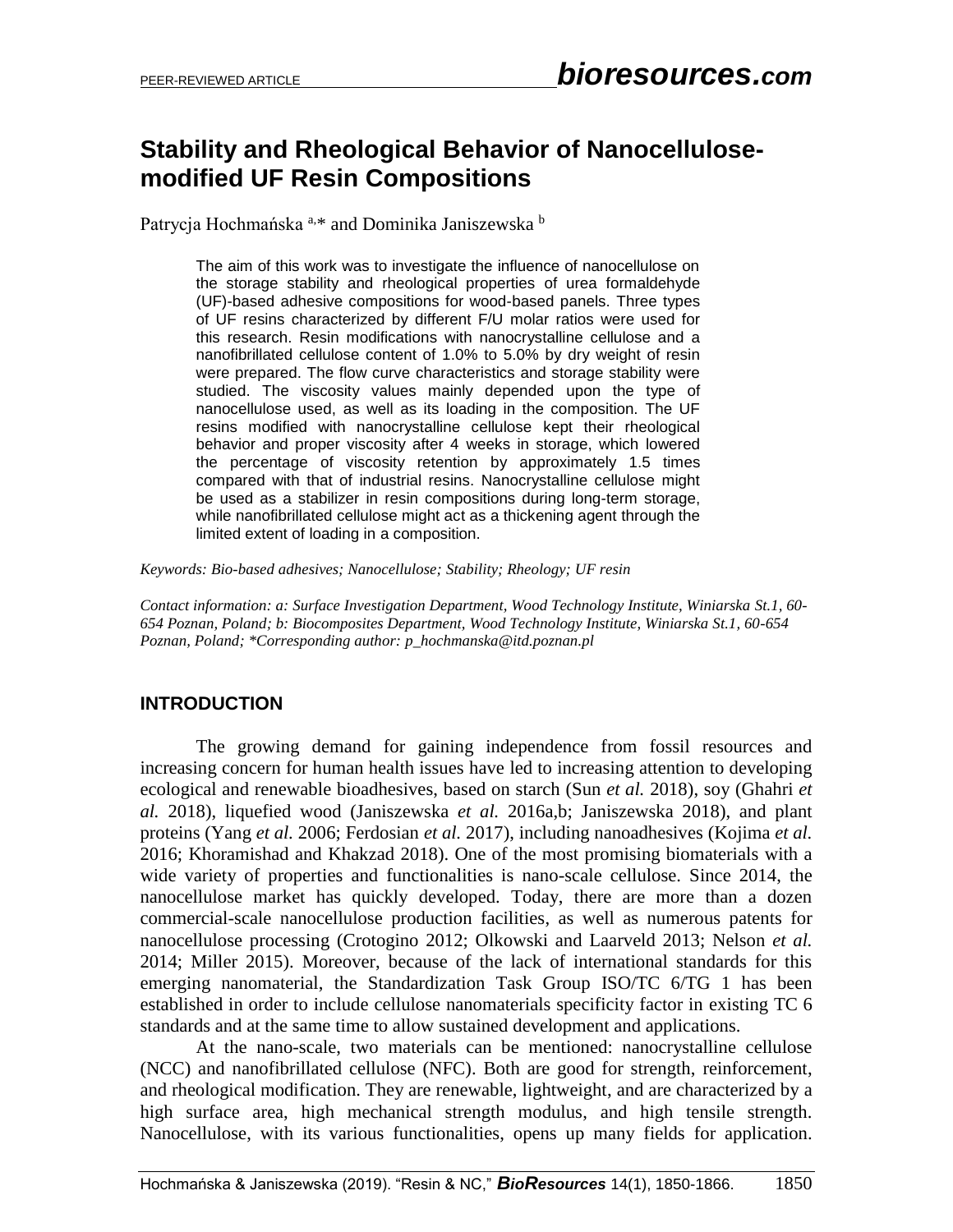Intensive research on product development with the use of cellulose nanofibers has been conducted in the fields of paper and packaging, nanocomposites and construction materials, coating and functional surfaces, adhesives, membranes, electronic materials, *etc.* (Roman and Winter 2006; Huq *et al.* 2012; Isogai 2013; Grüneberger *et al.* 2014a; Honorato *et al.* 2015; Gicquel *et al.* 2017, Kargarzadeh *et al.* 2017). It is also worth noting that nanocellulose fibers or crystals are networked and fixed irreversibly, which means that there is no risk associated with nanoparticle release or of a negative impact on human health or the environment (Hubbe *et al.* 2008; Habibi *et al*. 2010; Harlin and Vikman 2010).

Current state of the art technology presents a nanocellulose as a modifying and reinforcing agent for adhesive resins. It is known that urea formaldehyde (UF) resin has a strong adhesion to cellulose-containing materials. That is why cellulosic fibers are appropriate for UF resins modification (Veigel *et al.* 2012). The mechanism of UF resin modification is different for NFC and NCC because of their specific properties. Nanofibrillated cellulose, with a greater length of fibers and aspect ratio, reinforces the UF resin by entanglement of the elongated particles. Nanocrystalline cellulose particles that interact with a polymer matrix have less tendency to become entangled. This is because of the lower length and higher degree of crystallinity. Research on the strength enhancement of particleboard by reinforcing the adhesive with nanocellulose is of great importance. The reinforcement effect in most cases is attributed to the viscosity of the modified adhesives. Mahrdt *et al.* (2016) demonstrated that the addition of microfibrillated cellulose (MFC) to the UF adhesive resulted in a higher viscosity and shear thinning behavior compared with an industrial adhesive. This can be beneficial in terms of its application, as it would have the positive effect of distributing adhesive onto wood particles and improving the adhesion process.

Moreover, nanocellulose-reinforced gluing systems have a more environmentally friendly impact compared with industrial adhesives. The reduction in formaldehyde emissions from UF resin adhesives modified with NFC or silylated NCC was 30% or 13%, respectively, which is major (Zhang *et al.* 2011; Ayrilmis *et al.* 2016). In structural applications, the improvement of mechanical properties of wood-based panels is desirable and depends upon the bonding quality between wood particles. Mahrdt *et al.* (2015) and Veigel *et al.* (2011) investigated the behavior of a nanocellulose-modified adhesive within the wood adhesive interphase. It was shown that the share of adhesive in the glue-line increased because of the addition of nanocellulose and the fracture energy of the adhesive bonds was improved. Adhesive bonds were toughened by up to 45% with the addition of small amounts of nanocellulose (2.0%). Adhesive distribution corresponds well with mechanical board properties. Particleboards and oriented strand boards manufactured with a UF adhesive loaded with 1.0% NFC already showed a reduced thickness swelling and higher bending strength (Veigel *et al.* 2012). Efforts have been made recently to use NFC as a binder in adhesive formulations for particleboards. Amini *et al.* (2017) found that particleboard panels based solely on NFC met the industry requirements for mechanical properties. Improved bonding performance was also shown by Kwon *et al.* (2015) by incorporating the 3.0% of microfibrillated cellulose (MFC) into the UF adhesive. They indicated that the further increment in the MFC content up to 5.0% decreased the tensile shear strength of the panels.

Identifying the rheological properties of adhesives is one of the key factors in determining their technological usefulness in panel manufacturing. Hubbe *et al.* (2017) stated that understanding the rheological phenomena related to the aqueous suspension of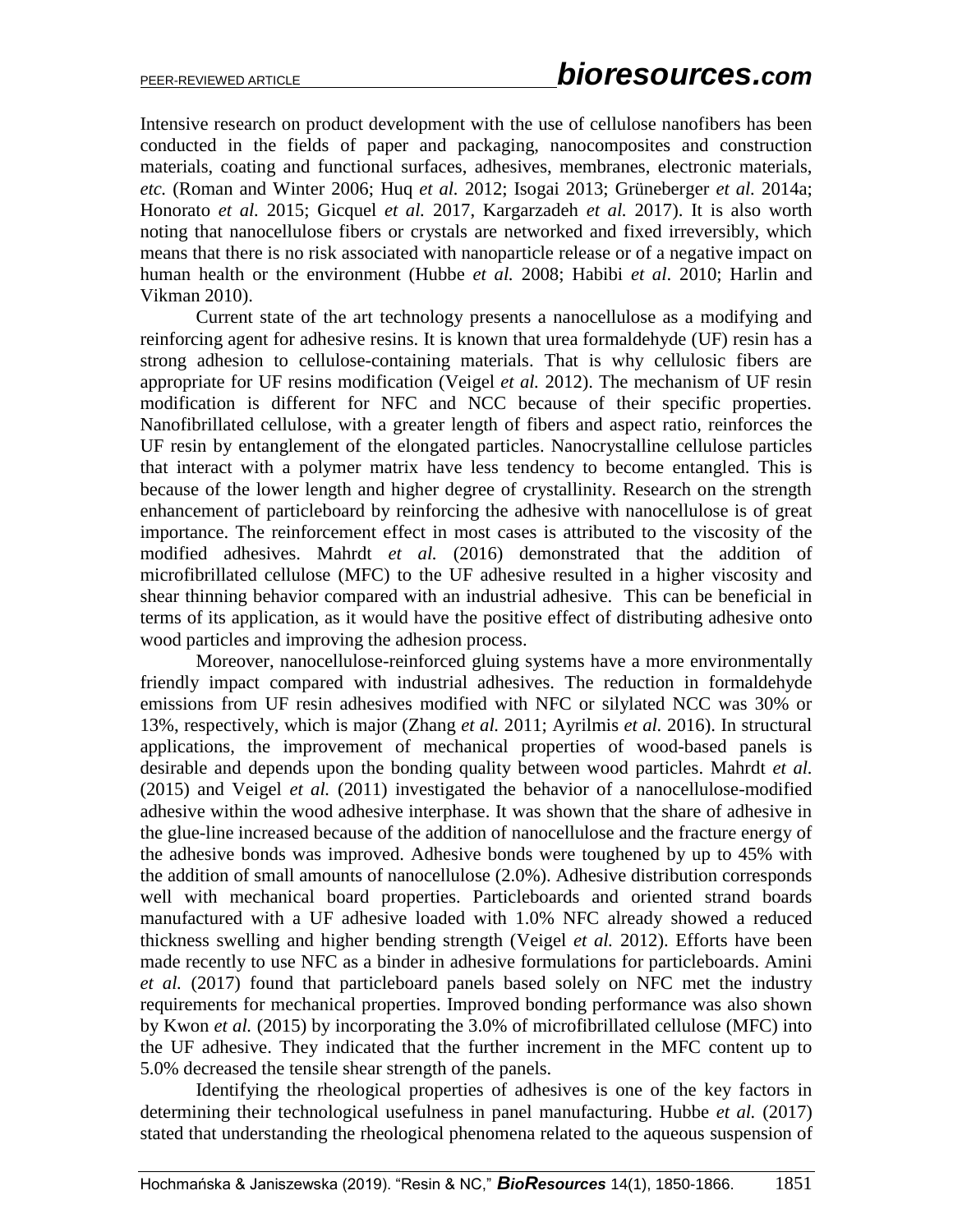nanocellulose is of great importance and it has been recommended that further research be conducted in the flow behavior of systems formed with the use of nanocellulose. So far there has been a lack of profound rheological data for UF adhesives modified with nanocellulose, especially with nanocrystalline cellulose. Thus, to get a deeper understanding of NFC and NCC properties, this study aims to provide an investigation of the rheological characteristics and storage stability of UF-nanobased adhesive compositions for wood-based panels.

## **EXPERIMENTAL**

#### **Materials**

Three types of industrial UF resins characterized by different formaldehyde/urea molar ratios, solid contents, and viscosities were selected for this research. Two types of biopolymer, namely NFC and NCC, were chosen as a modifying agent for the UF composition. The NFC and NCC were supplied as the water suspension from two leading producers of biochemicals (The Biofore Company UPM, Helsinki, Finland; Melodea Bio Based Solutions, Jerusalem, Israel). The NCC was extracted from plant material under controlled acid hydrolysis with the use of sulphuric acid, which led to the formation of crystals suspended in the water. During treatment, the NCC obtained negative charges on their surface because of the formation of sulphate ester groups, which enhanced their stability in aqueous solutions (Peng *et al.* 2011). According to the producer data sheet, the sulfur content was determined at the level of 113.87 mmol/kg  $\pm$  26.11 mmol/kg. In turn, the NFC was essentially produced by a mechanical process and only contained cellulose fibrils and water; the only function groups were hydroxyl groups. The basic physico-chemical properties of the tested UF resin and nanocelluloses are listed in Tables 1 and 2.

| Characteristic                             | Jnits | UF1           | UF2           | UF3          |
|--------------------------------------------|-------|---------------|---------------|--------------|
| Appearance                                 |       | Cloudy liquid | White         | White cloudy |
|                                            |       |               | cloudy liquid | liquid       |
| pН                                         |       | 7.7           | 7.5           | 8.1          |
| Solid Content                              | %     | 67            | 68            | 70           |
| Formaldehyde/urea Molar Ratio <sup>a</sup> |       | 1.11          | 1.01          | 0.85         |
| Viscosity at 200 rpm (Standard Spindle)    | mPa·s | 380.4         | 433.0         | 320.4        |
| a Provided by the producer                 |       |               |               |              |

#### **Table 2.** Characteristics of the Nanocelluloses

| Characteristic                          |        | Units | <b>NFC</b>                      | <b>NCC</b>                      |  |  |
|-----------------------------------------|--------|-------|---------------------------------|---------------------------------|--|--|
| Product Form                            |        |       | Transparent gel,<br>thixotropic | Transparent gel,<br>thixotropic |  |  |
| pH <sup>a</sup>                         |        |       | <b>Neutral</b>                  | 6.0                             |  |  |
| <b>Solid Content</b>                    |        | %     | 2.63                            | 2.02                            |  |  |
| Viscosity at 200 rpm (Standard Spindle) |        | mPa·s | 1230.0                          | 127.9                           |  |  |
| Particle Size <sup>a</sup>              | Width  | nm    | $4 - 100$                       | $5 - 20$                        |  |  |
|                                         | Lenath | nm    | Several um                      | $100 - 500$                     |  |  |
| a Provided by the producer              |        |       |                                 |                                 |  |  |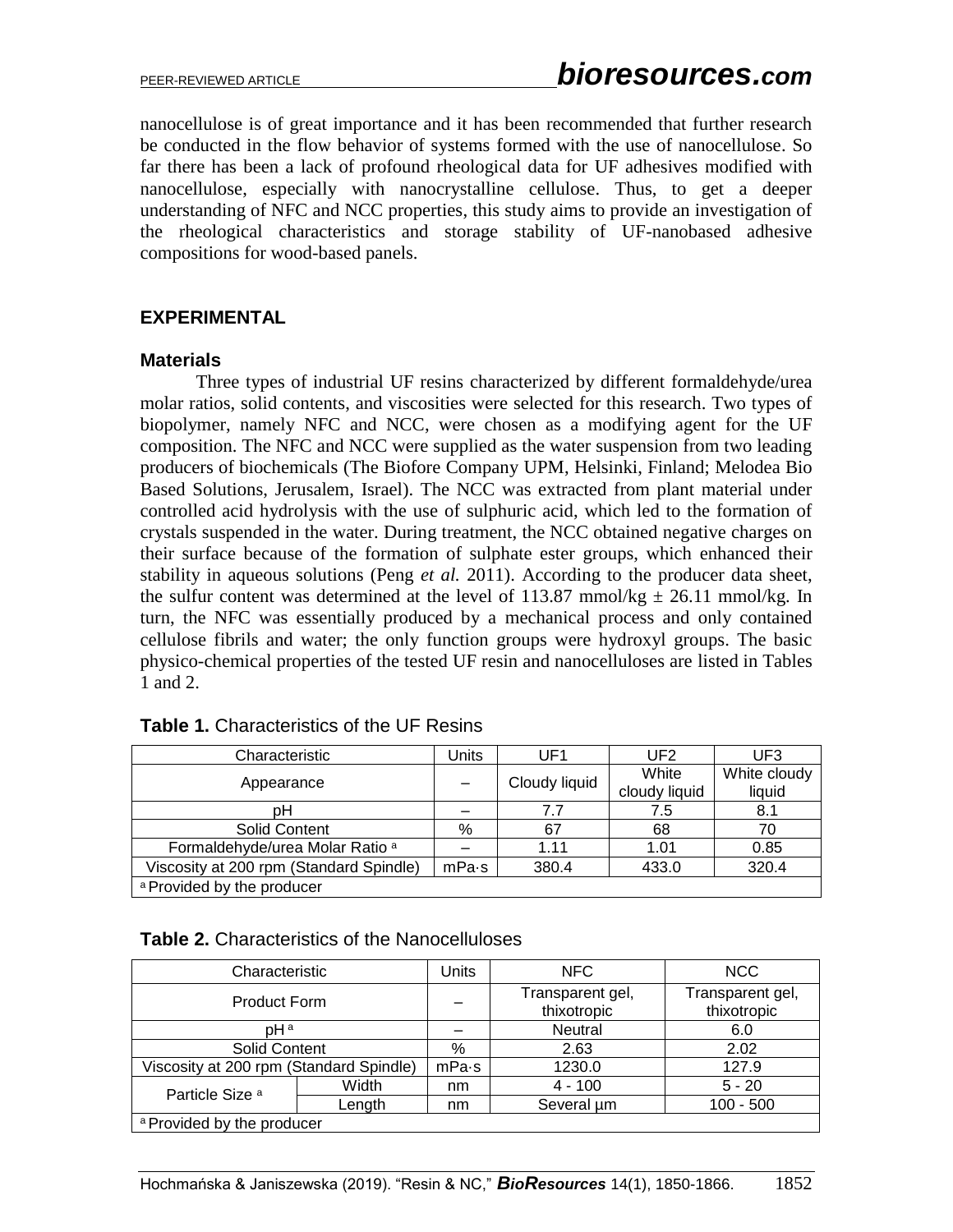### **Methods**

## *Preparation of the UF-nanocellulose compositions*

The UF resin compositions were prepared as a mixture of industrial UF resin and NCC or NFC at quantities of 1.0% to 5.0% by weight of the solid resin. To achieve a proper distribution of nanocellulose in the resin, the compositions were mechanically mixed at room temperature with the use of a homogenizer (Ultra-Turrax T-25 produced by IKA - Werke, Staufen, Germany) for 10 min at a speed of 8000 rpm to 10000 rpm.

#### *Viscosity measurement and rheological characteristics*

The test was performed in comparison to a standard UF resin. The influence of nanocellulose on the viscosity and flow curve characteristics of the UF resins were also determined. The tests were performed using a Brookfield Rheometer LV DV2T EXTRA (Middleboro, U.S.A) at a temperature of 23 °C  $\pm$  2 °C in a controlled increasing shear rate mode, which considered the constant volume of the test sample (9 mL) and type of spindle used (SSA-Small Sample Adapter, SC4 31, Middleboro, MA, USA). The viscosity was averaged over a 30-s time span. Three measurements were taken of each sample and averaged.

#### *Storage stability*

The UF-nanocellulose compositions were stored in tightly sealed bottles for 4 weeks at room temperature (23 °C  $\pm$  2 °C). After storage, the viscosity and flow curves were evaluated, using a rheometer under the conditions described above. Before measurement, each composition was slightly stirred. Three measurements were taken of each sample and averaged. To determine the storage stability, the percentage viscosity retention based on the viscosity measurements before and after storage was calculated.

# **RESULTS AND DISCUSSION**

Figure 1 illustrates the rheological behavior of standard UF resins and nanocelluloses. All of the resin types exhibited Newtonian flow behavior over the whole measuring range (1 rpm to 100 rpm). The viscosity of the UF resins was in the range of 320 mPa·s to 433 mPa·s, and the highest viscosity was recorded with UF2. In contrast, the NFC and NCC presented a non-Newtonian shear thinning characteristic, which meant that the viscosity of such fluids decreased as the speed increased. The reason for such behavior was that the nanocellulose particles were linear and adopted a random position in the rest state. When shear forces appear, fibers orient in the direction of the flow, which reduces the frictional resistance, and consequently, decreases the viscosity. The nanocellulose NFC was characterized by a high viscosity (above 100 000 mPa·s) at low speeds, while the viscosity noticeably decreased to 1230 mPa·s as the speed increased. In the case of the NCC, the viscosity was lower, starting from 4000 mPa·s to 128 mPa·s, in the speed range of 1 rpm to 200 rpm.

Figures 2a through 4a show the variation in the viscosity of the UF-NFC compositions as a function of the speed. The speed-viscosity curves mainly depend upon the type of nanocellulose used, as well as on the nanocellulose loading in the composition. The modification of the UF resins with NFC noticeably increased the viscosity of the UF resin compositions. The curves of the NFC-modified UF resin compositions, especially at the NFC contents of 4.0 wt.% and 5.0 wt.%, displayed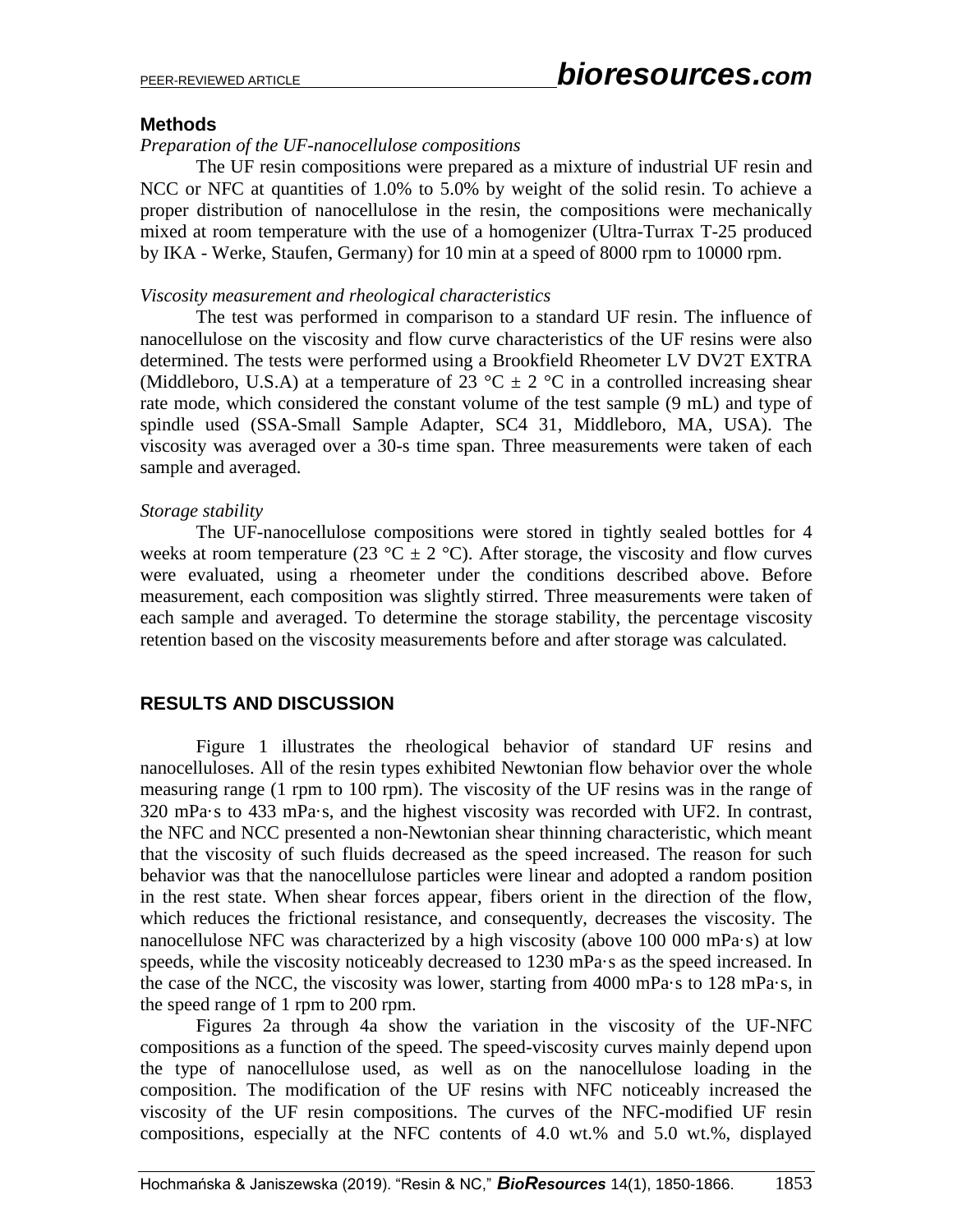pseudoplastic non-Newtonian behavior. This shear thinning effect was less pronounced in the compositions based on the UF3 resin, which could have been because of the lower viscosity of the standard UF3 resin.





Different behavior is shown by the UF resin compositions loaded with NCC (Figs. 5a to 7a). The viscosity decreased as the NCC concentration increased. However, it did not lead to a change in the flow characteristics. The UF-NCC compositions remained a Newtonian fluid, as did the standard UF resin.

The speed-viscosity curves of the nanocellulose-modified UF resins after 4 weeks of storage at room temperature are presented in Figs. 2b through 7b. Figures 2b through 4b show the changes in the rheological behavior of the UF resins modified with NFC. The viscosity remarkably increased, and the flow characteristics were affected during storage. All of the compositions showed non-Newtonian behavior, which was most evident in the mixture based on the UF2 resin. Thus, an influence of the resin type on the rheological behavior was observed. When the initial viscosity (before storage) of the UF resin was higher, the viscosity of the compositions was higher after the test.

Storage did not cause changes in the speed-viscosity curves of the NCC compositions and still exhibited Newtonian behavior. It is important and crucial, in terms of technological usefulness, that the viscosity of the tested NCC compositions were increased to a lesser extent than that of the standard UF resin. This implied a high stability for the NCC-modified UF resin compositions.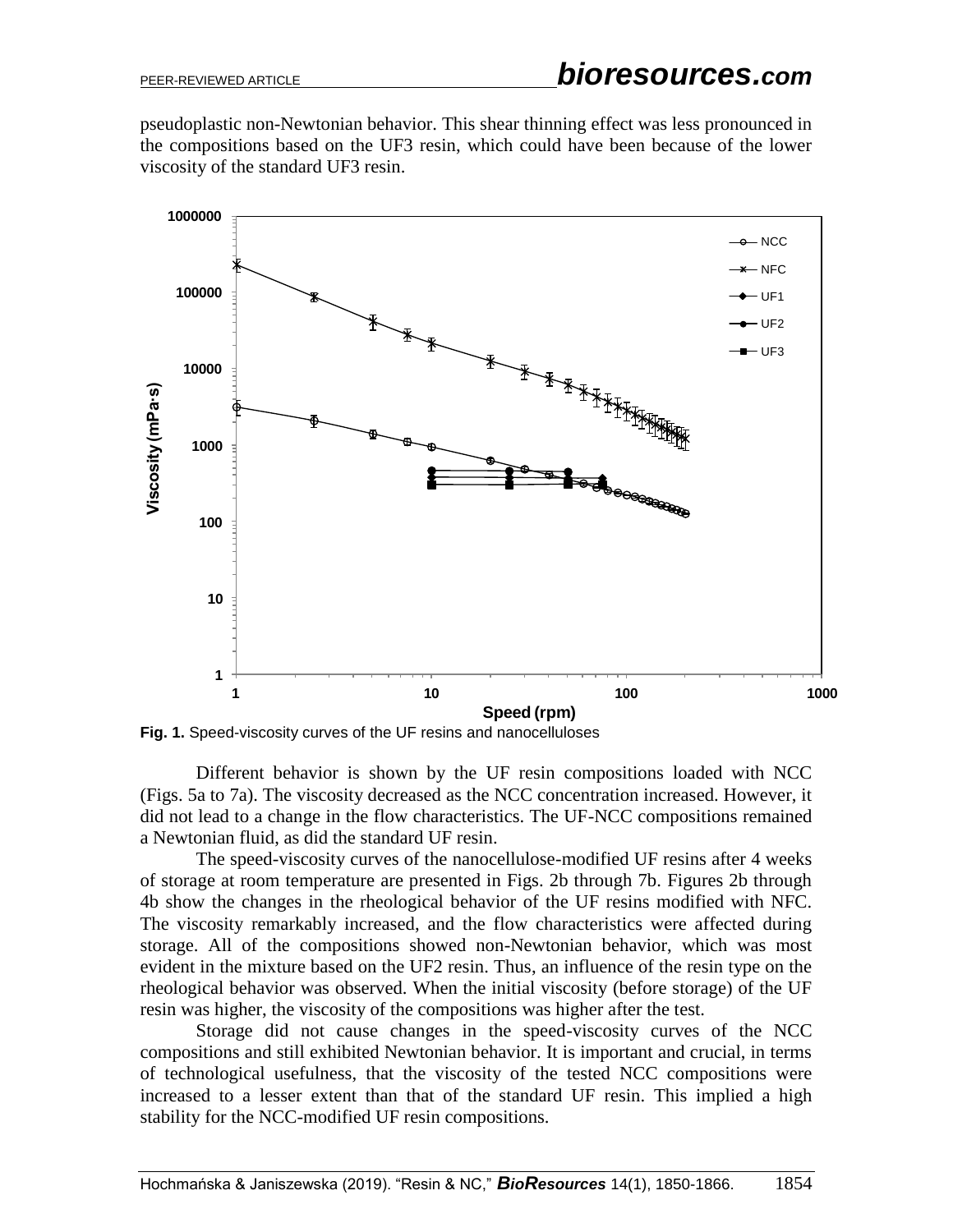

**Fig. 2.** Speed-viscosity curves of the UF1-NFC compositions depending on the NFC loading (a) before and (b) after 4 weeks of storage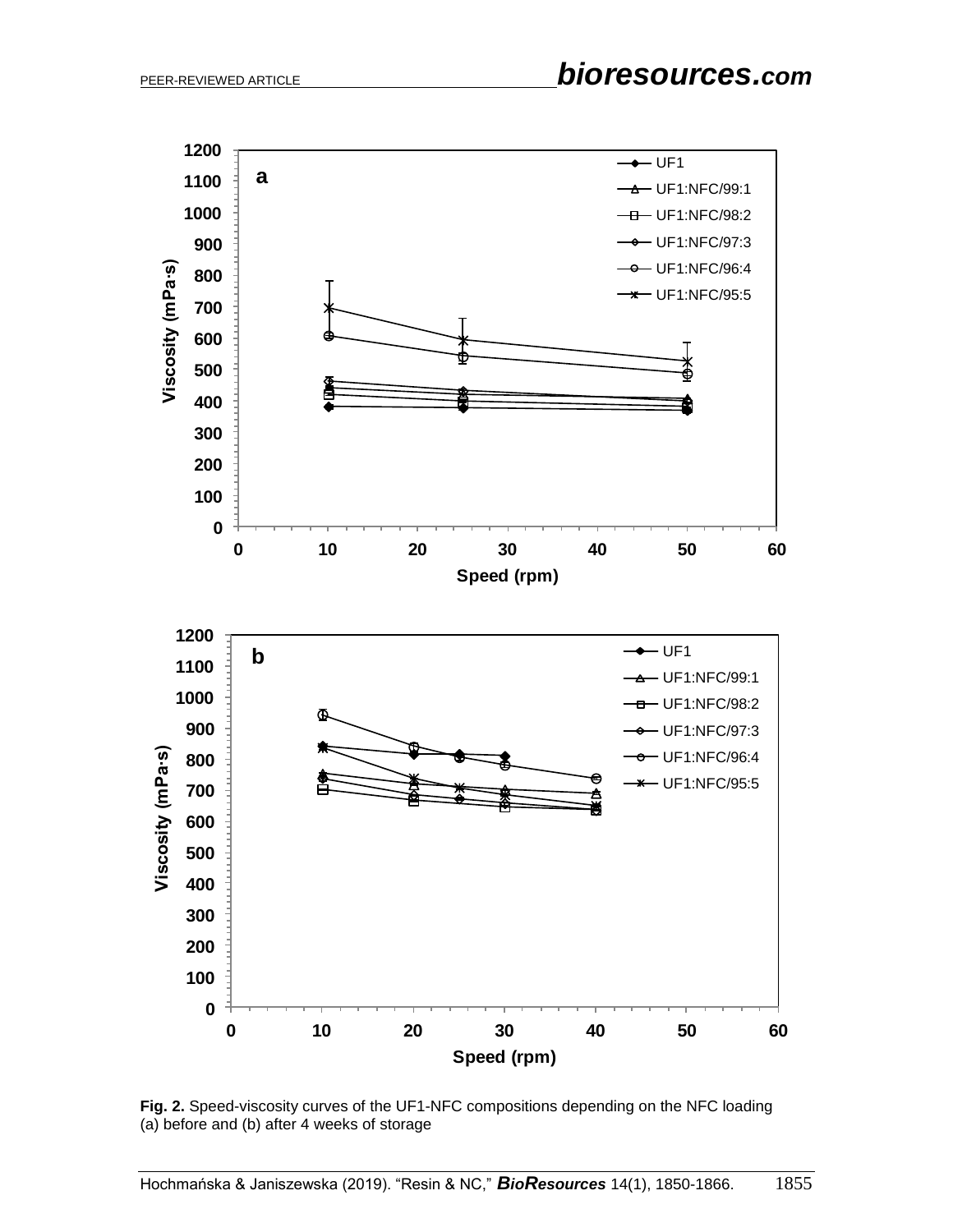

**Fig. 3.** Speed-viscosity curves of the UF2-NFC compositions depending on the NFC loading (a) before and (b) after 4 weeks of storage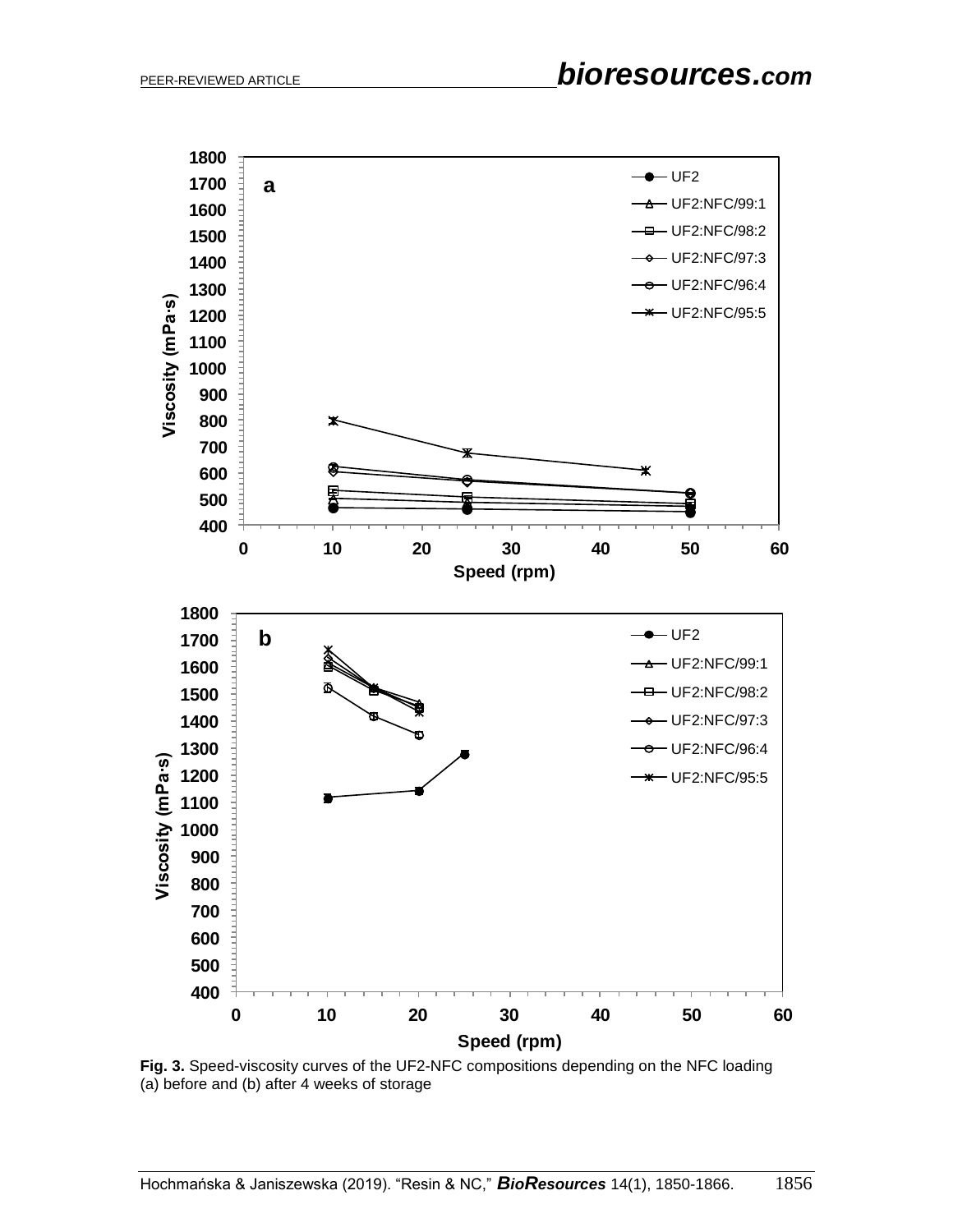

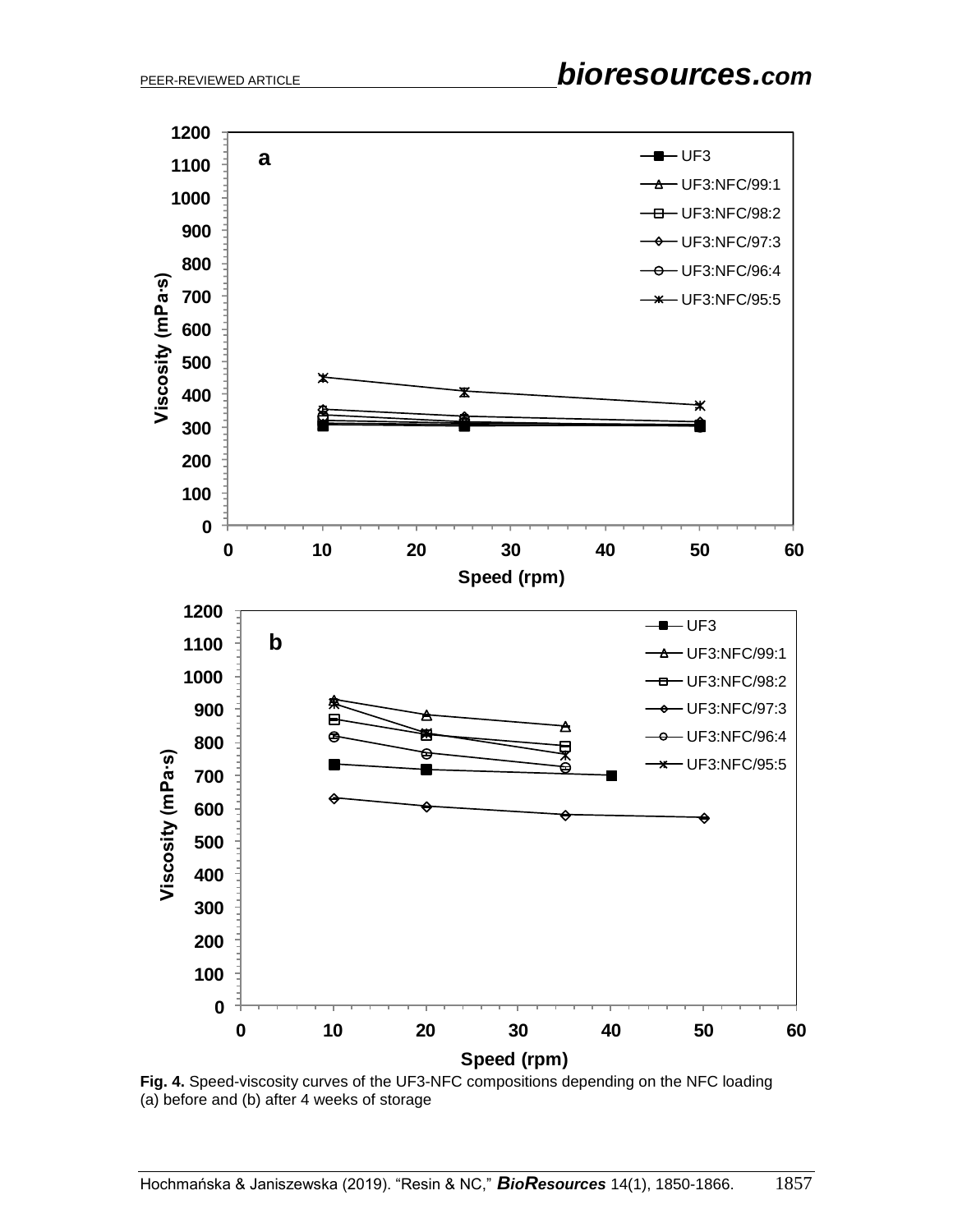

**Fig. 5.** Speed-viscosity curves of the UF1-NCC compositions depending on the NCC loading (a) before and (b) after 4 weeks of storage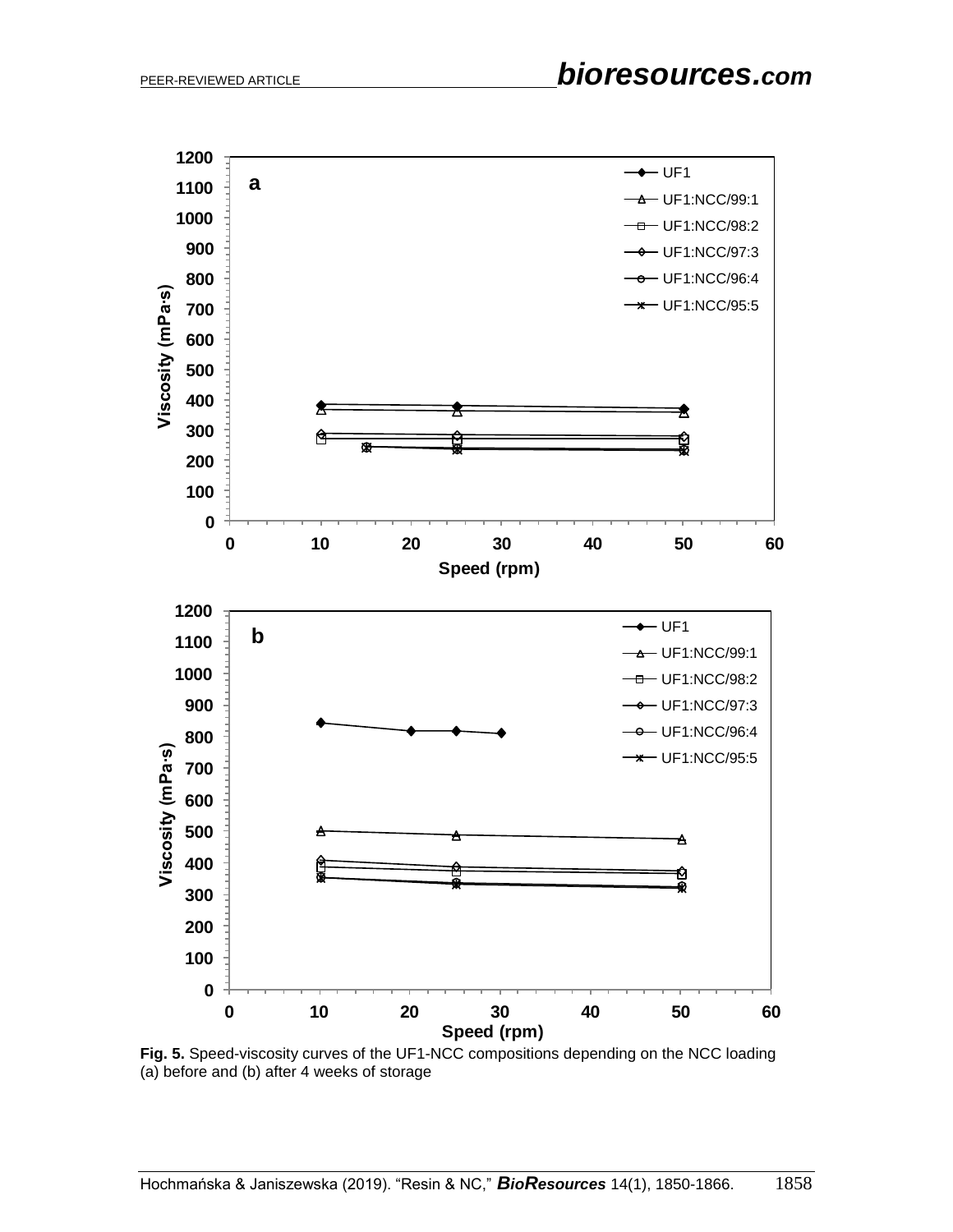

**Fig. 6.** Speed-viscosity curves of the UF2-NCC compositions depending on the NCC loading (a) before and (b) after 4 weeks of storage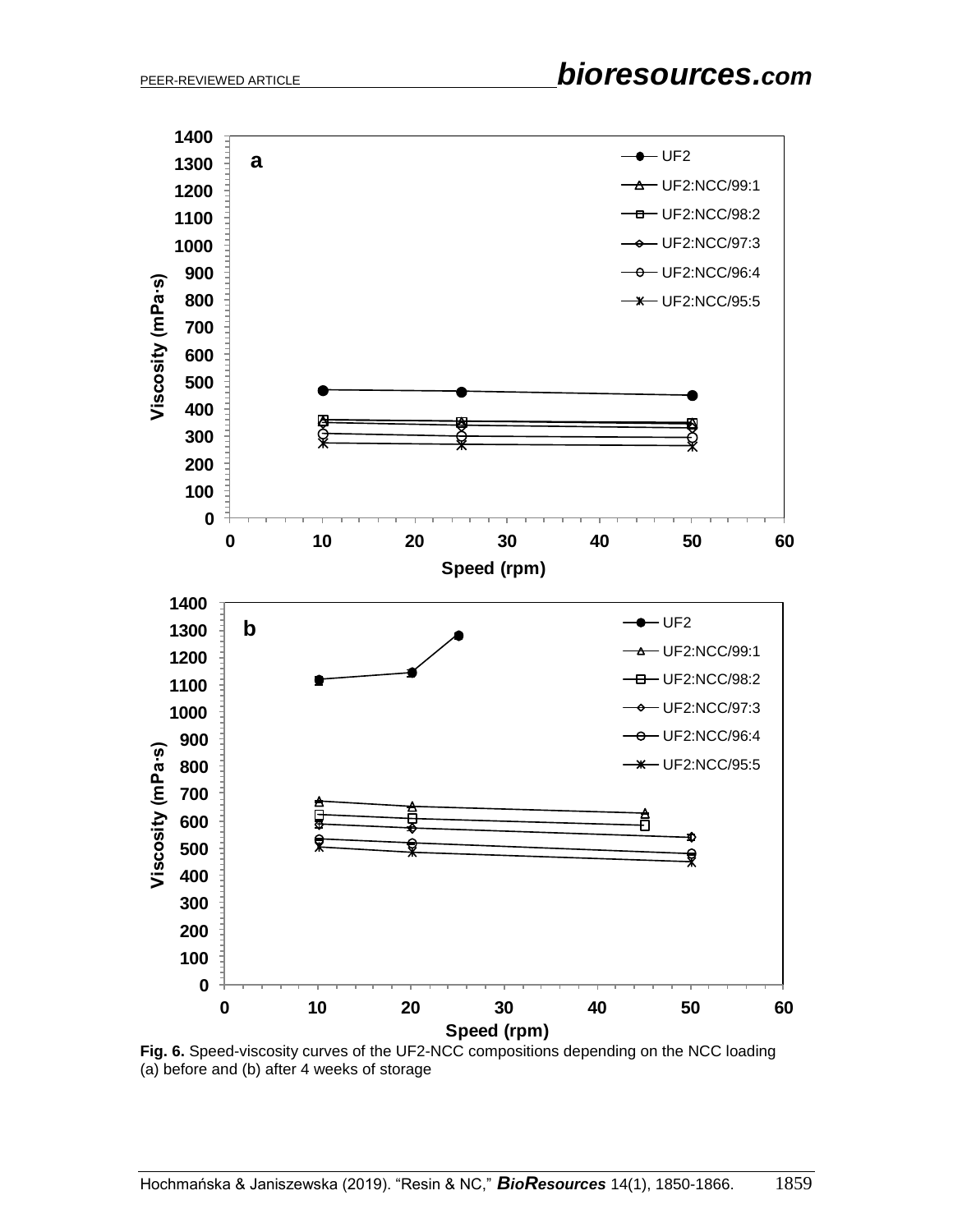

**Fig. 7.** Speed-viscosity curves of the UF3-NCC compositions depending on the NCC loading (a) before and (b) after 4 weeks of storage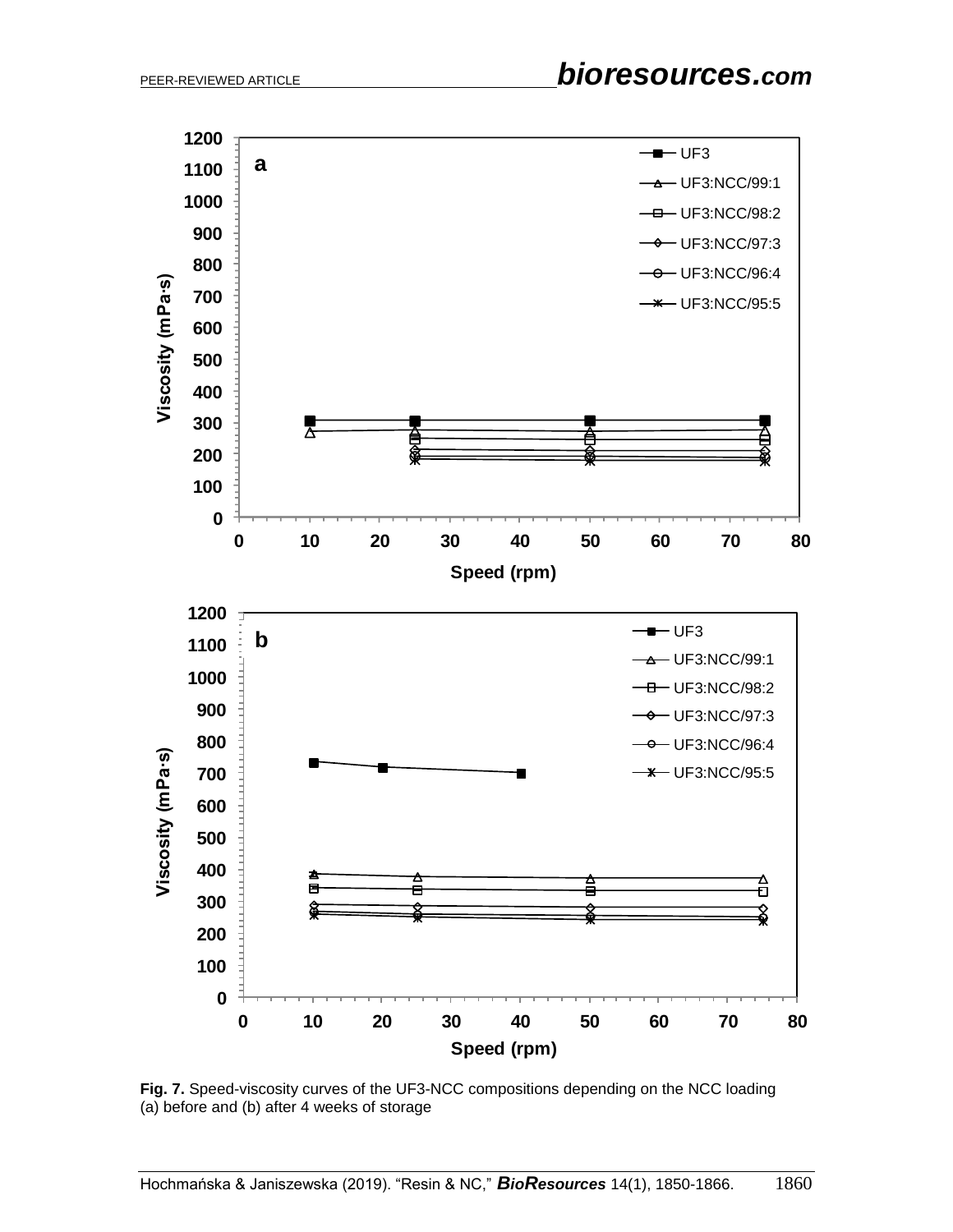The viscosity retention after storage of the standard UF resins and nanocellulosemodified UF resins is summarized in Fig. 8. The modification of the UF resins with NFC made the compositions highly viscous, with the viscosity values decreasing with an increasing NFC loading. The viscosity retention exceeded 150% in the case of the UF1 resin-based compositions and 300% in the case of the UF2 resin with a 1% NFC loading. Stable viscosity retention values were demonstrated for the UF1 resin-based compositions, with a retention of approximately 170%.



**Fig. 8.** Viscosity retention as a function of the (a) NFC and (b) NCC loading in the UF compositions after 4 weeks of storage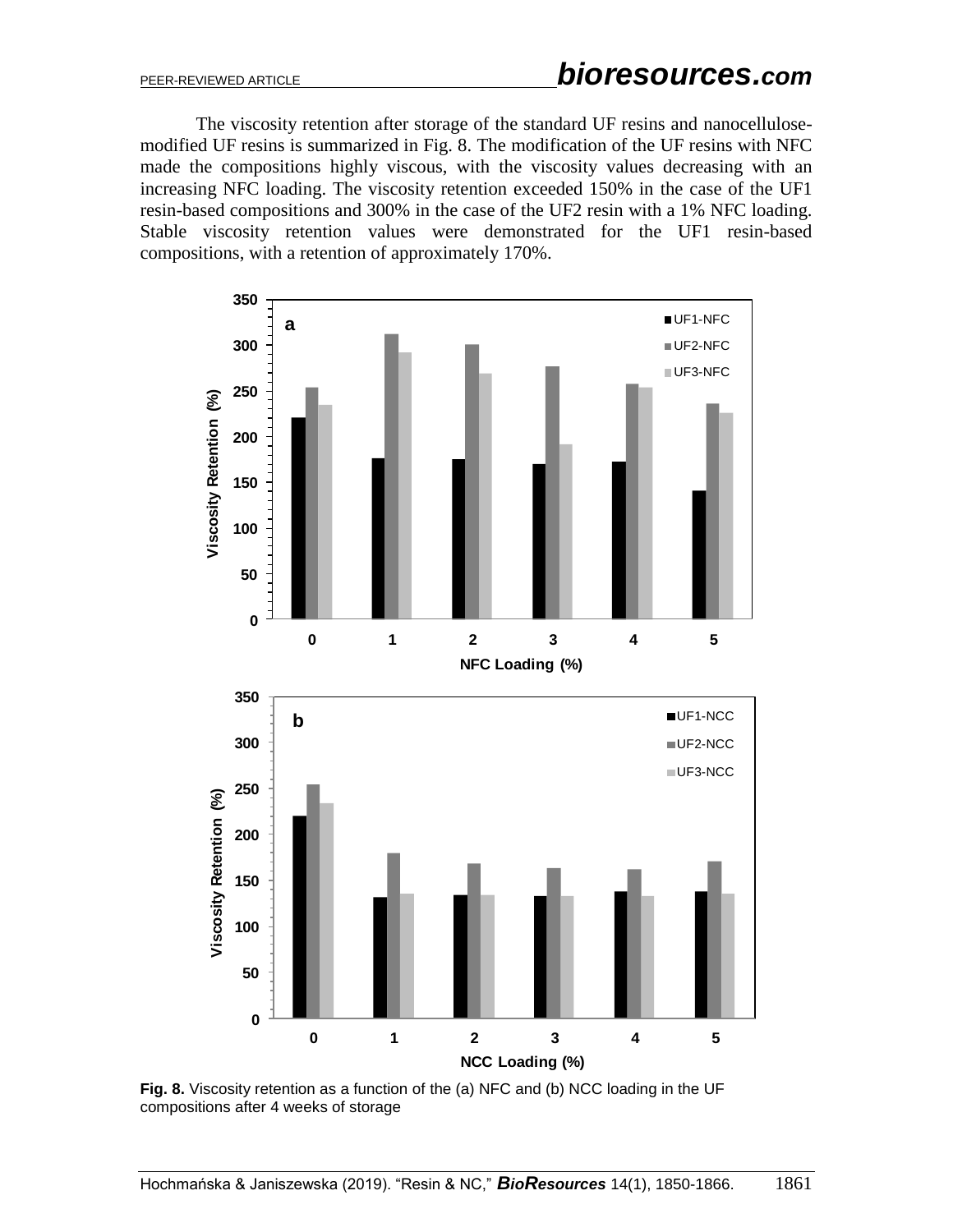The viscosity retention of all of the NCC-modified UF resins was found to be between 130% and 180%. It is worth highlighting that the standard UF resins showed noticeably lower storage stability values as the viscosity retention exceeded 200%. The impact of the NCC loading was imperceptible.

## **Discussion**

Rheological effects are important issues that have to be considered when developing new solutions for adhesive system applications. The rheological measurements were also found to be a reliable and fast method to monitor the storage stability of the UF adhesive compositions.

The influence of the resin type on the rheological behavior of the UFnanocellulose compositions was negligible. The main differences in the viscosities and flow characteristics between the compositions loaded with NFC and NCC resulted from the type of nanocellulose and its properties. The UF-NFC compositions exhibited shearthinning behavior at a low NFC concentration. It was confirmed that the viscosity values of the UF-NFC compositions that were higher than those of the standard resin were caused by the higher solid content in the compositions and the tendency of NFC particles to become entangled. Grüneberger *et al.* 2014b showed similar behavior for compositions with the addition of NFC but in the case of acrylate polymer emulsions. For UF-MFC, Mahrdt *et al.* (2016) also reported high initial viscosity and shear thinning curve. The other reason for the high viscosity was the water-swellable nature of nanocellulose, especially in its amorphous regions. Veigel *et al.* (2012) demonstrated the rapidly increasing viscosity of NFC-modified UF resins and concluded that NFC should be used with small percentages to keep the viscosity of the adhesive low enough for application to wood surfaces.

It is worth noting that, unlike NFC, the NCC thinned the UF resins. The UF-NCC compositions displayed lower viscosity values and Newtonian behavior. Grüneberger *et al.* (2014b) stressed that thinned polymer emulsions exhibit remarkably lower viscosity and Newtonian flow curves, which can be explained by the fewer interactions between the emulsion particles. This was also a consequence of the crystalline regions of the NCC hydrogel, which are less sensitive to water and thus do not swell (Hubbe *et al.* 2008). Contrary to the authors' findings, Mesquita *et al.* (2018) found that viscosity increased directly with the amount of NCC. Moreover, they stated that 5% of NCC in UF composition is not suitable to produce particleboards, because of the high viscosity. This different effect was attributed to the type of NCC used. They applied freeze-dried NCC with the solid content of 98%, while authors employed aqueous suspensions of nanocellulose (only 2.0% of solids).

The UF resin is characterized by a very short pot-life, not suitable for use on slower technological lines or on plants forced to store resin for a longer time. The stabilization of UF resin properties during long time storage is important for producers and customers (Kurta *et al.* 2004). As a result of the research the modification of UF resins with nanocellulose, there is an opportunity to regulate the rheology and stability. The viscosity-increase of the UF resin after 4 weeks of storage modified with NFC was in good agreement with the study performed by Grüneberger *et al.* (2014b). A lower impact of storage on the viscosity values was observed for the UF-NCC compositions. The explanation for this behavior was found in the research by Moberg *et al.* (2017). The rheological and viscosity properties vary between suspensions depending on the dimensions of the cellulosic elements, as well as on their surface characteristics.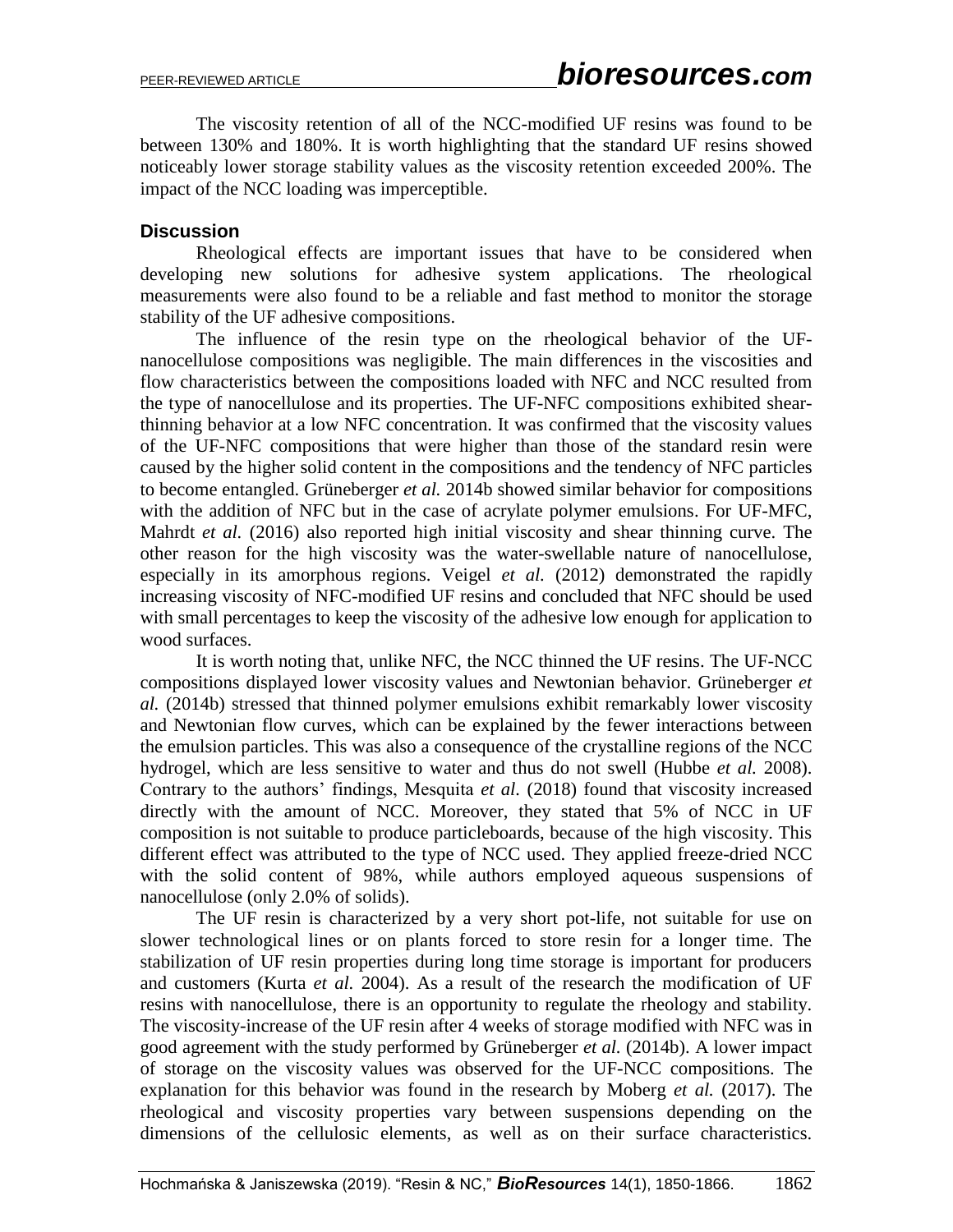Cellulose nanofibril suspensions with a higher fiber length or aspect ratio are more viscous than cellulose nanocrystal suspensions. Thus, NCC can act as a stabilizer of UF adhesive resin in order to prolong its lifetime.

# **CONCLUSIONS**

Nanocrystalline cellulose has proven to be promising material in modification of UF adhesive compositions in terms of viscosity and rheological properties. The NCCmodified resins demonstrated a lower viscosity than the unmodified resins. In comparison, the NFC-modified resins showed substantially higher viscosity values, thus limiting the feasible NFC loading level. The shear thinning effect was highly pronounced in the UF compositions modified with NFC. Moreover, the UF resins modified with NCC kept their rheological behavior and proper viscosity after 4 weeks of storage, which lowered the percentage of viscosity retention by approximately 1.5 times compared with industrial resins. It indicates the possibility to use NCC as a stabilizer extending the potlife of UF resin.

# **ACKNOWLEDGMENTS**

This research was carried out within the project: "New biopolymer adhesives modified with silanes and ionic liquids for application in wood-based materials technology" (LIDER/14/0174/L-7/15/NCBR/2016) funded by the National Centre for Research and Development in Poland under the LIDER VII Programme.

# **REFERENCES CITED**

- Amini, E., Tajvidi, M., Gardner, D. J., and Bousfield, D. W. (2017). "Utilization of cellulose nanofibrils as a binder for particleboard manufacture," *BioResources* 12(2), 4093-4110. DOI: 10.15376/biores.12.2.4093-4110
- Ayrilmis, N., Lee, Y.-K., Kwon, J. H., Han, T.-H., and Kim, H.-J. (2016). "Formaldehyde emission and VOCs from LVLs produced with three grades of urea-formaldehyde resin modified with nanocellulose," *Build. Environ.* 97, 82-87. DOI: 10.1016/j.buildenv.2015.12.009
- Crotogino, R. (2012). "The economic impact of nanocellulose," *ArboraNano*, (https://www.nano.gov/sites/default/files/materials\_-\_crotogino.pdf), Accessed 12 May 2017.
- Ferdosian, F., Pan, Z., Gao, G., and Zhao, B. (2017). "Bio-based adhesives and evaluation for wood composites application," *Polymer* 9(2), 70-98. DOI: 10.3390/polym9020070
- Ghahri, S., Pizzi, A., Mohebby, B., Mirshokraie, A., and Mansouri, H. R. (2018). "Soybased, tannin-modified plywood adhesives," *J. Adhesion* 94(3), 218-237. DOI: 10.1080/00218464.2016.1258310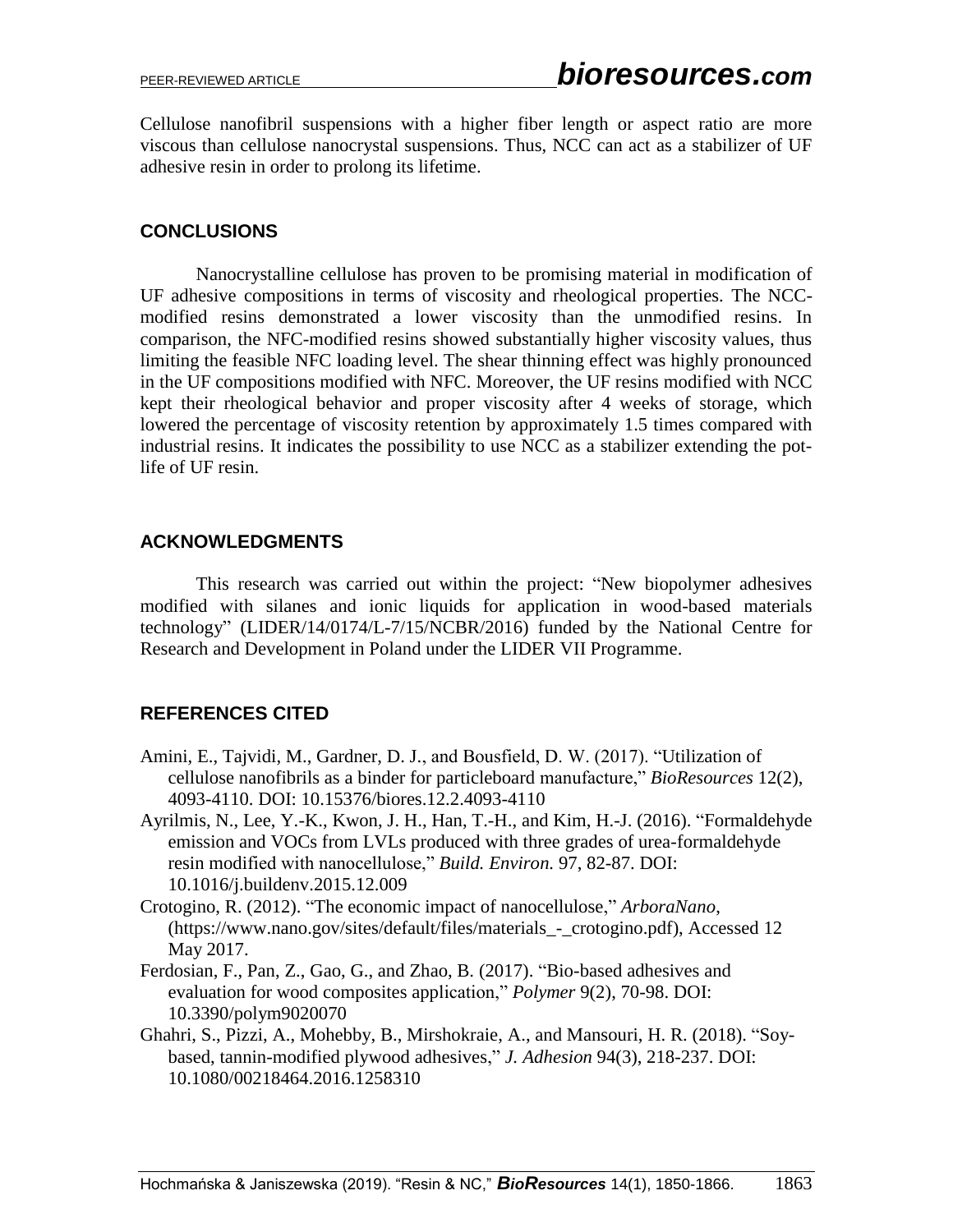- Gicquel, E., Martin, C., Yanez, J. G., and Bras, J. (2017). "Cellulose nanocrystals as new bio-based coating layer for improving fiber-based mechanical and barrier properties," *J. Mater. Sci.* 52(6), 3048-3061. DOI: 10.1007/s10853-016-0589-x
- Grüneberger, F., Künniger, T., Zimmermann, T., and Arnold, M. (2014a). "Nanofibrillated cellulose in wood coatings: Mechanical properties of free composite films," *J. Mater. Sci.* 49(18), 6437-6448. DOI: 10.1007/s10853-014-8373-2
- Grüneberger, F., Künniger, T., Zimmermann, T., and Arnold, M. (2014b). "Rheology of nanofibrillated cellulose/acrylate systems for coating applications," *Cellulose* 21(3), 1313-1326. DOI: 10.1007/s10570-014-0248-9
- Habibi, Y., Lucia, L. A., and Rojas, O. J. (2010). "Cellulose nanocrystals: Chemistry, self-assembly, and applications," *Chem. Rev.* 110(6), 3479-3500. DOI: 10.1021/cr900339w
- Harlin, A., and Vikman, M. (2010). "Developments in advanced biocomposites," *VTT*, (https://www.vtt.fi/inf/pdf/tiedotteet/2010/T2558.pdf), Accessed 10 February 2016.
- Honorato, C., Kumar, V., Liu, J., Koivula, H., Xu, C., and Toivakka, M. (2015). "Transparent nanocellulose-pigment composite films," *J. Mater. Sci.* 50(22), 7343- 7352. DOI: 10.1007/s10853-015-9291-7
- Hubbe, M. A., Rojas, O. J., Lucia, L. A., and Sain, M. (2008). "Cellulosic nanocomposites: A review," *Bioresources* 3(3), 929-980. DOI: 10.15376/biores.3.3.929-980
- Hubbe, M. A., Tayeb, P., Joyce, M., Tyagi, P., Kehoe, M., Dimic-Misic, K., and Pal, L. (2017). "Rheology of nanocellulose-rich aqueous suspensions: A Review," *BioResources* 12(4), 9556-9661. DOI: 10.15376/biores.12.4.9556-9661
- Huq, T., Salmieri, S., Khan, A., Khan, R. A., Le Tien, C., Riedl, B., Fraschini, C., Bouchard, J., Uribe-Calderon, J., Kamal, M. R., *et al*. (2012). "Nanocrystalline cellulose (NCC) reinforced alginate based biodegradable nanocomposite film," *Carbohyd. Polym.* 90(4), 1757-1763. DOI: 10.1016/j.carbpol.2012.07.065
- Isogai, A. (2013). "Wood nanocelluloses: Fundamentals and applications as new biobased nanomaterials," *J. Wood Sci.* 59(6), 449-459. DOI: 10.1007/s10086-013-1365-z
- Janiszewska, D., Frąckowiak, I., and Bielejewska, N. (2016a). "Application of selected agents for wood liquefaction and some properties of particleboards produced with the use of liquefied wood," *Drewno* 59(197), 223-230. DOI: 10.12841/wood.1644- 3985.C37.01
- Janiszewska, D., Frąckowiak, I., and Mytko, K. (2016b). "Exploitation of liquefied wood waste for binding recycled wood particleboards," *Holzforschung* 70(12), 1135-1138. DOI: 10.1515/hf-2016-0043
- Janiszewska, D. (2018). "Bark liquefaction for use in three-layer particleboard bonding, " *Drewno* 61(202), 119-127. DOI: 10.12841/wood.1644-3985.310.09
- Kargarzadeh, H., Mariano, M., Huang, J., Lin, N., Ahmad, I., Dufresne, A., and Thomas, S. (2017). "Recent developments on nanocellulose reinforced polymer nanocomposites: A review," *Polymer* 132, 368-393. DOI:10.1016/j.polymer.2017.09.043
- Khoramishad, H., and Khakzad, M. (2018). "Toughening epoxy adhesives with multiwalled carbon nanotubes," *J. Adhesion* 94(1), 15-29. DOI: 10.1080/00218464.2016.1224184
- Kojima, Y., Kawabata, A., Kobori, H., Suzuki, S., Ito, H., Makise, R., and Okamoto, M. (2016). "Reinforcement of fiberboard containing lingo-cellulose nanofiber made from wood fibers," *J. Wood Sci.* 62(6), 518-525. DOI: 10.1007/s10086-016-1582-3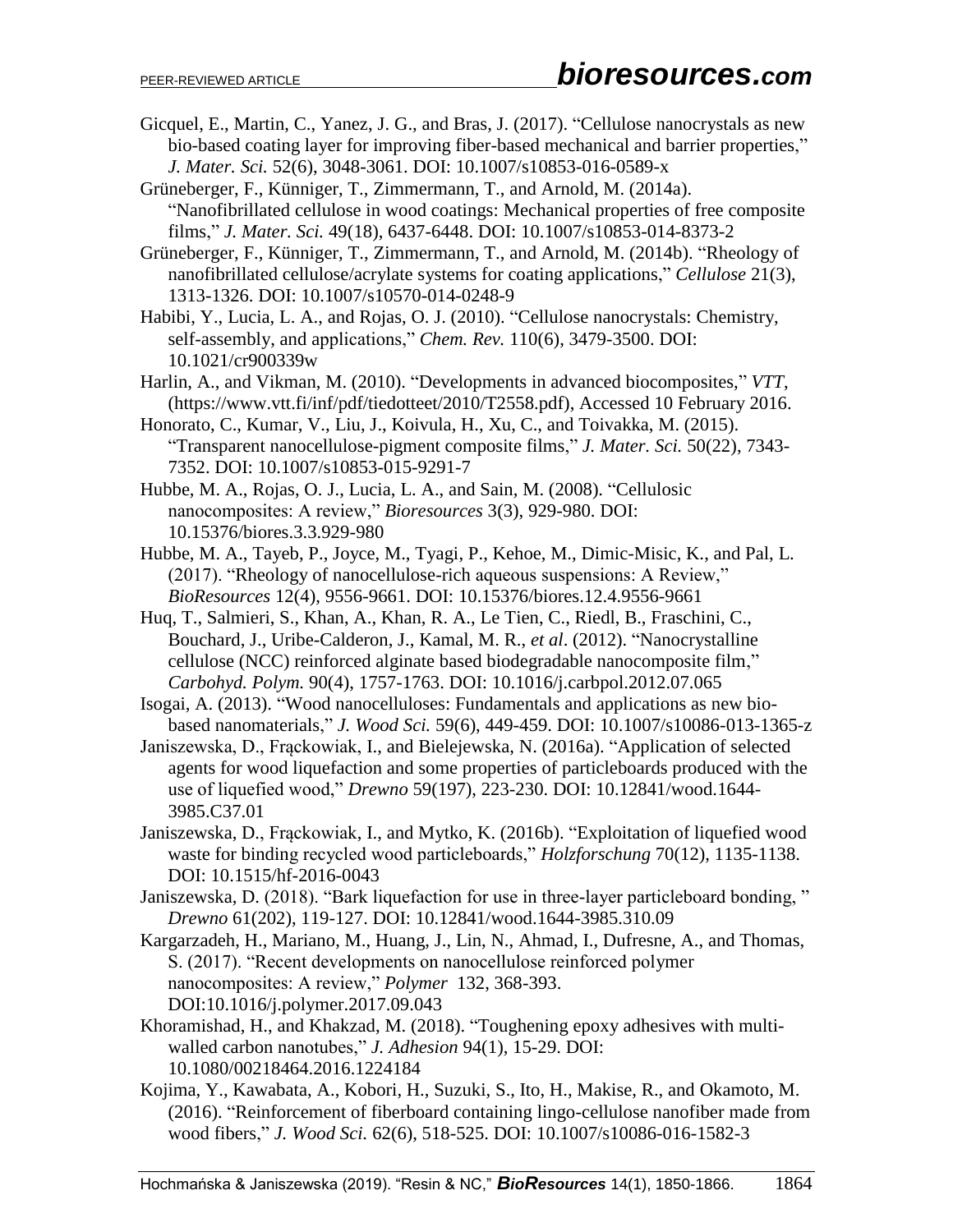- Kurta, S.A., Fedorchenko, S.V., and Chaber, M.V. (2004). "Investigation of the stability of the modified urea-formaldehyde resin," *Polimery* 4(1), 49-51.
- Kwon, J. H., Lee, S.-H., Ayrilmis, N., and Han, T. H. (2015). "Tensile shear strength of wood bonded with urea-formaldehyde with different amounts of microfibrillated cellulose," *Int. J. Adhes. Adhes.* 60, 88-91. DOI: 10.1016/j.ijadhadh.2015.04.002
- Mahrdt, E., Pinkl, S., Schmidberger, C., van Herwijnen, H. W. G., and Gindl-Altmutter, W. (2015). "Light-microscopic detection of nanocellulose-reinforced adhesive in particleboards," in: *InWood2015: Innovation in Wood Materials and Processes, International Conference*, Brno, Czech Republic, pp. 133-134.
- Mahrdt, E., Pinkl, S., Schmidberger, C., van Herwijnen, H. W. G., Veigel, S., and Gindl-Altmutter, W. (2016). "Effect of addition of microfibrillated cellulose to ureaformaldehyde on selected adhesive characteristics and distribution in particle board," *Cellulose* 23(1), 571-580. DOI: 10.1007/s10570-015-0818-5
- Mesquita, R. G. de A., Mendes, L. M., Sanadi, A. R., Neto, A. R. de S., Claro, P. I. C., Corrêa, A. C., and Marconcini, J. M. (2018). "Urea formaldehyde and cellulose nanocrystals adhesive: Studies applied to sugarcane bagasse particleboards," *J. Polym. Environ.* 26, 3040-3050. DOI: 10.1007/s10924-018-1189-4
- Miller, J. (2015). "Nanocellulose: State of the industry," *TappiNano*, (http://www.tappinano.org/media/1114/cellulose-nanomaterials-production-state-ofthe-industry-dec-2015.pdf), Accessed 27 November 2017.
- Moberg, T., Sahlin, K., Yao, K., Geng, S., Westman, G., Zhou, Q., Oksman, K., and Rigdahl, M. (2017). "Rheological properties of nanocellulose suspensions: Effects of fibril/particle dimensions and surface characteristics," *Cellulose* 24(6), 2499-2510. DOI: 10.1007/s10570-017-1283-0
- Nelson, K., Retsina, T., Pylkkanen, V., and O'Connor, R. (2014). "Processes and apparatus for producing nanocellulose, and compositions and products produced therefrom," WO Patent No. 2014085730A1.
- Olkowski, A. A., and Laarveld, B. (2013). "Catalytic biomass conversion," WO Patent No. 2013000074A1.
- Peng, B. L., Dhar, N., Liu, H. L., and Tam, K. C. (2011). "Chemistry and applications of nanocrystalline cellulose and its derivatives: A nanotechnology perspective," *Can. J. Chem. Eng.* 89(5), 1191-1206. DOI: 10.1002/cjce.20554
- Roman, M., and Winter, W. T. (2006). "Cellulose nanocrystals for thermoplastic reinforcement: Effect of filler surface chemistry on composite properties," in: *Cellulose Nanocomposites: Processing, Characterization, and Properties*, K. Oksman and M. Sain (eds.), American Chemical Society, Washington, DC, pp. 99- 113.
- Sun, J., Li, L., Cheng, H., and Huang, W. (2018). "Preparation, characterization and properties of an organic siloxane-modified cassava starch-based wood adhesive," *J. Adhesion* 94(4), 278-293. DOI: 10.1080/00218464.2016.1268958
- Veigel, S., Müller, U., Keckes, J., Obersriebnig, M., and Gindl-Altmutter, W. (2011). "Cellulose nanofibrils as filler for adhesives: Effect on specific fracture energy of solid wood-adhesive bonds," *Cellulose* 18, 1227-1237. DOI: 10.1007/s10570-011- 9576-1
- Veigel, S., Rathke, J., Weigl, M., and Gindl-Altmutter, W. (2012). "Particle board and oriented strand board prepared with nanocellulose-reinforced adhesive," *J. Nanomater.* 2012. DOI: 10.1155/2012/158503